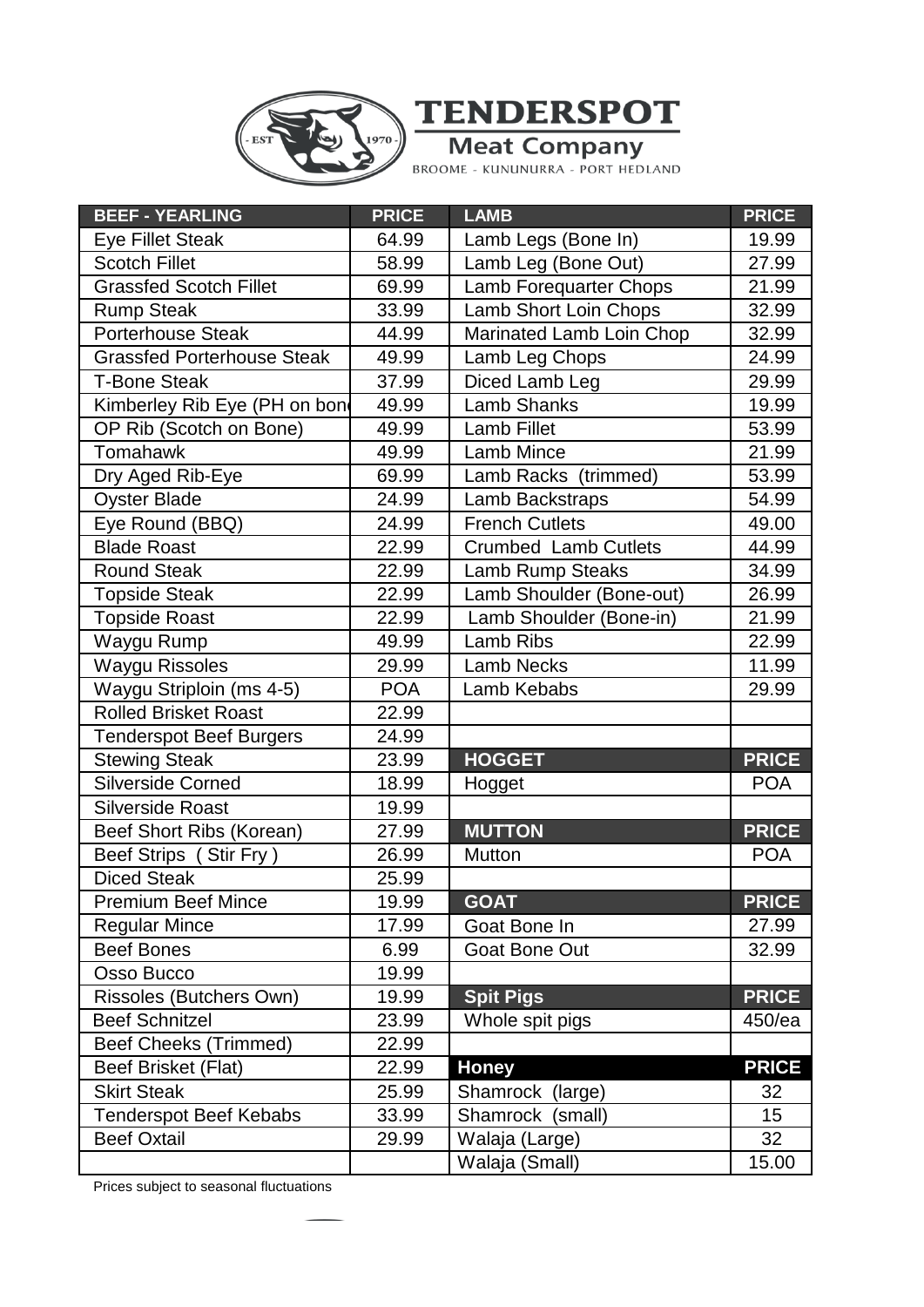

**TENDERSPOT** 

**Meat Company**<br>BROOME - KUNUNURRA - PORT HEDLAND

| <b>CHICKEN</b>                         | <b>PRICE</b> | <b>PORK</b>                    | <b>PRICE</b> |
|----------------------------------------|--------------|--------------------------------|--------------|
| <b>Whole Chickens</b>                  | 8.99         | Pork Legs Bone In              | 14.99        |
| <b>Butterflied Chicken (Marinated)</b> | 10.99        | Pork Leg Bone Out              | 17.99        |
| <b>Chicken Pieces</b>                  | 7.99         | Pork Shoulder B/R              | 17.99        |
| Chicken Wings                          | 8.99         | Pork Loin Chops                | 24.99        |
| <b>Chicken Drumsticks</b>              | 7.99         | <b>Pork Leg Steaks</b>         | 24.99        |
| <b>Chicken Breast</b>                  | 19.99        | Pork Fillet                    | 28.99        |
| Chicken Thigh                          | 19.99        | <b>Pork Cutlets/Pork Rack</b>  | 25.99        |
| <b>Chicken Strips (Stirfry)</b>        | 19.99        | <b>Pork Collar Butt/Scotch</b> | 19.99        |
| <b>Chicken Mince</b>                   | 19.99        | <b>Diced Pork</b>              | 19.99        |
| <b>Diced Chicken</b>                   | 19.99        | <b>Pork Mince</b>              | 19.99        |
| <b>Chicken Kiev/Cordon Bleu</b>        | 8.90/ea      | <b>Pickled Pork</b>            | 16.99        |
| <b>Chicken Schnitzel</b>               | 21.99        | Pork Belly                     | 24.99        |
| <b>Tenderspot Chicken Kebabs</b>       | 25.99        | <b>Pork Belly Strips/Ribs</b>  | 26.99        |
| Chicken Swags/Hawaiian                 | 8.90/ea      | <b>American Pork Ribs</b>      | 23.99        |
| Chicken Korean Chops                   | 14.99        | <b>BBQ Pork Riblets</b>        | 23.99        |
| <b>Chicken Tenderloins</b>             | 20.99        | <b>Pork Shoulder Hocks</b>     | 10.99        |
| <b>Chicken Nibbles (Marinated)</b>     | 11.99        | Pork Back Bone                 | 7.99         |
| Chicken Maryland (Bone-In)             | 10.99        | Pork Back Fat                  | 12.99        |
| <b>Chicken Maryland (Boneless)</b>     | 14.99        | <b>Pork Shoulder Chops</b>     | 15.99        |
| <b>Chicken Liver</b>                   | 12.99        | <b>Pork Soft Bones</b>         | 9.99         |
| <b>Chicken Feet</b>                    | 7.99         | Pig Head                       | 25.00/ea     |
| <b>Chicken Frames/Bones</b>            | 3.99         | <b>Pig Trotters</b>            | 9.99         |
| <b>CHICKEN FREE RANGE</b>              | <b>PRICE</b> | Ham Hock                       | 10.99        |
| <b>Whole Chickens</b>                  | 9.5          | Pork Crackle/Rind              | 6.99         |
| <b>Chicken Breasts Boneless</b>        | 21.99        | <b>Pork Cheeks</b>             | 15.99        |
| <b>Chicken Thigh Boneless</b>          | 21.99        | <b>KANGAROO</b>                | <b>PRICE</b> |
| <b>OFFAL</b>                           | <b>PRICE</b> | Kangaroo Fillet/Striploin      | 24.99        |
| <b>Beef Liver</b>                      | 6.99         | Kangaroo Tail (Skin On)        | 11.99        |
| <b>Beef Kidney</b>                     | 6.99         | Kangaroo Tail (Skin Off)       | 11.99        |
| <b>Beef Heart</b>                      | 7.99         | Kangaroo Mince                 | 19.99        |
| Beef Tongue(corned/fresh)              | 16.99        | Kangaroo Sausages              | 19.99        |
| <b>Lambs Heart</b>                     | 7.99         | Kangaroo Topside/Rump          | 18.99        |
| Lambs Fry                              | 7.99         | Diced Kangaroo                 | 19.99        |
| <b>Lamb Brains</b>                     | 12.99        |                                |              |
| Lambs Kidneys                          | 10.99        | <b>SPECIALITY MINCE MEAT</b>   | <b>PRICE</b> |
| Sweetbread                             | 12.99        | <b>Beef &amp; Pork Mince</b>   | 19.99        |
| Honeycomb Tripe                        | 18.99        | <b>Emu Mince</b>               | 19.99        |
| <b>Tripe</b>                           | 12.99        | <b>Duck Mince</b>              | 24.99        |
| Pork Intestines                        | 12.99        | <b>Turkey Mince</b>            | 19.99        |
| Pork Blood                             | 6.99         |                                |              |
| Pork Liver                             | 6.99         |                                |              |
| Pig Ears                               | 15.99        |                                |              |